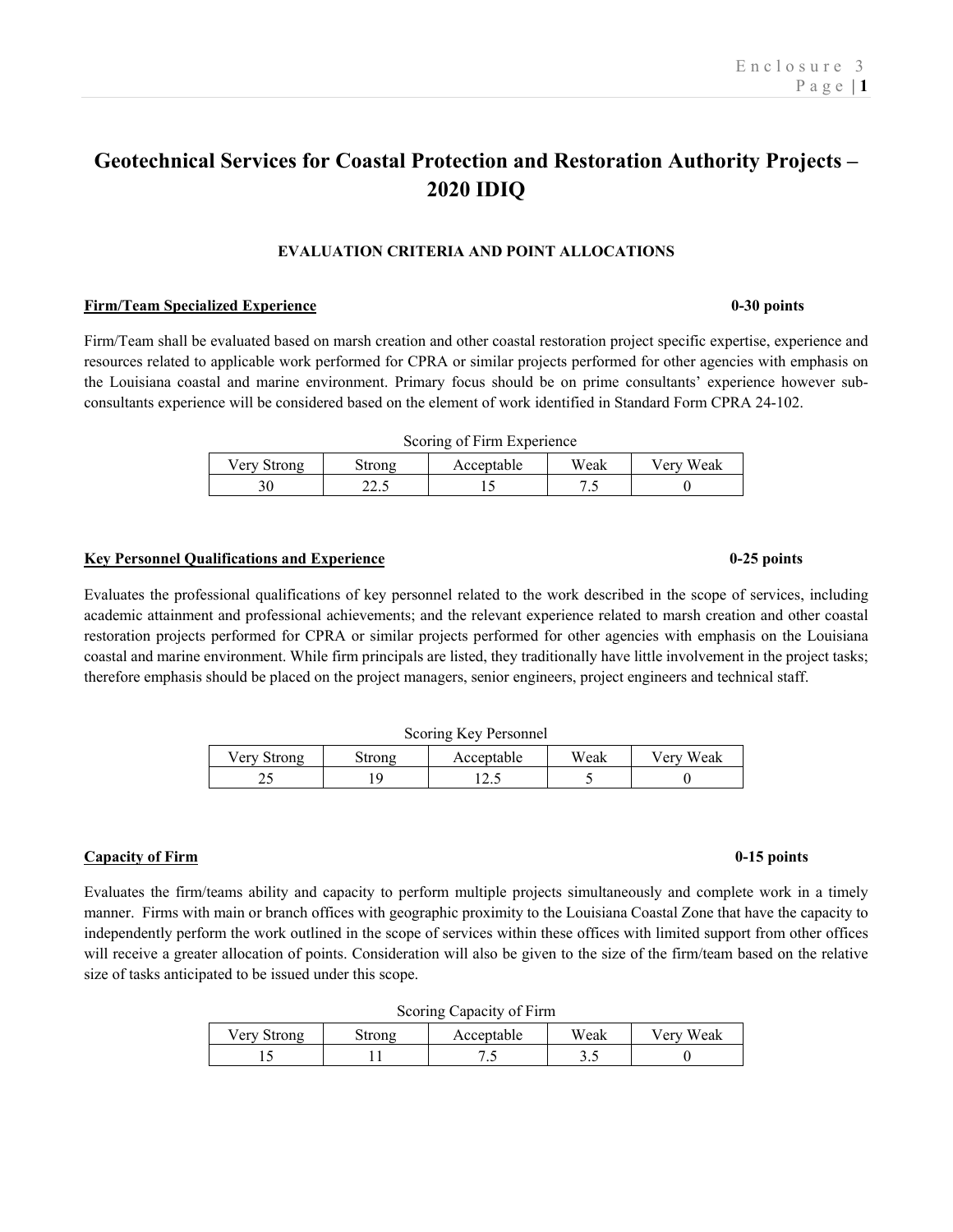## **Capability of Firm 0-20 points**

Evaluates the firm/teams ability to successfully provide geotechnical engineering services required by the agency. Criteria include past performance, knowledge of locality, coordination and cooperation with agency staff, ability to meet deadlines and budgets, and quality of work. The prime proposer should describe their management approach to general project work processes, resource allocation, accountability and quality control (Standard Form CPRA 24-102, Section 10).

| Scoring Capability of Firm |      |        |     |     |
|----------------------------|------|--------|-----|-----|
| Max                        | High | Medium | Low | Min |
| or                         |      |        |     |     |

### **Hudson Initiative Programs 0-10 points**

Evaluates prime proposers who themselves are a Hudson Initiative small entrepreneurship certified through the Louisiana Economic Development for Small Entrepreneurship under Hudson Initiative Program or prime proposers who engage one or more subcontractors certified through the Louisiana Economic Development for Small Entrepreneurship under Hudson Initiative Program

If the Proposer is not a certified small entrepreneurship, but has engaged one (1) or more Veterans Initiative or Hudson Initiative certified small entrepreneurship(s) to participate as subcontractors, the Proposer shall provide the following information for each certified small entrepreneurship subcontractor:

- i. Subcontractor's name;
- ii. Subcontractor's Hudson Initiative certification;
- iii. A detailed description of the work anticipated to be performed; and
- iv. The projected percentage of the subcontract for the three-year contract term.

Suggested point allocations for each criterion are guided by the following five categories:

**VERY STRONG** – Firm/team's qualifications exceeds requirements and demonstrates through accurate concise descriptions, exceptional experience the firm and the key staff have had with the disciplines of work being advertised. A thorough understanding of the relevance of the experience and high level of confidence that the goals and objectives of the contract are achievable with superb quality is demonstrated. Significant strengths exist with no weaknesses.

**STRONG** - Firm/team's qualifications exceeds requirements and demonstrates, through accurate concise descriptions, good experience the firm and key staff have with the disciplines of work being advertised. There is a very good understanding of the relevance of the experience and level of confidence that the goals and objectives of the contract are achievable with high quality. The strengths outweigh any weaknesses that exist.

**ACCEPTABLE** - Firm/team's qualifications meets the requirements and demonstrates, through basic general descriptions, adequate experience the firm and key staff have with the disciplines of work being advertised. There is an adequate understanding of the relevance of the experience and level of confidence that the goals and objectives of the contract can be achieved with acceptable quality. The strengths, if any, are offset with weaknesses.